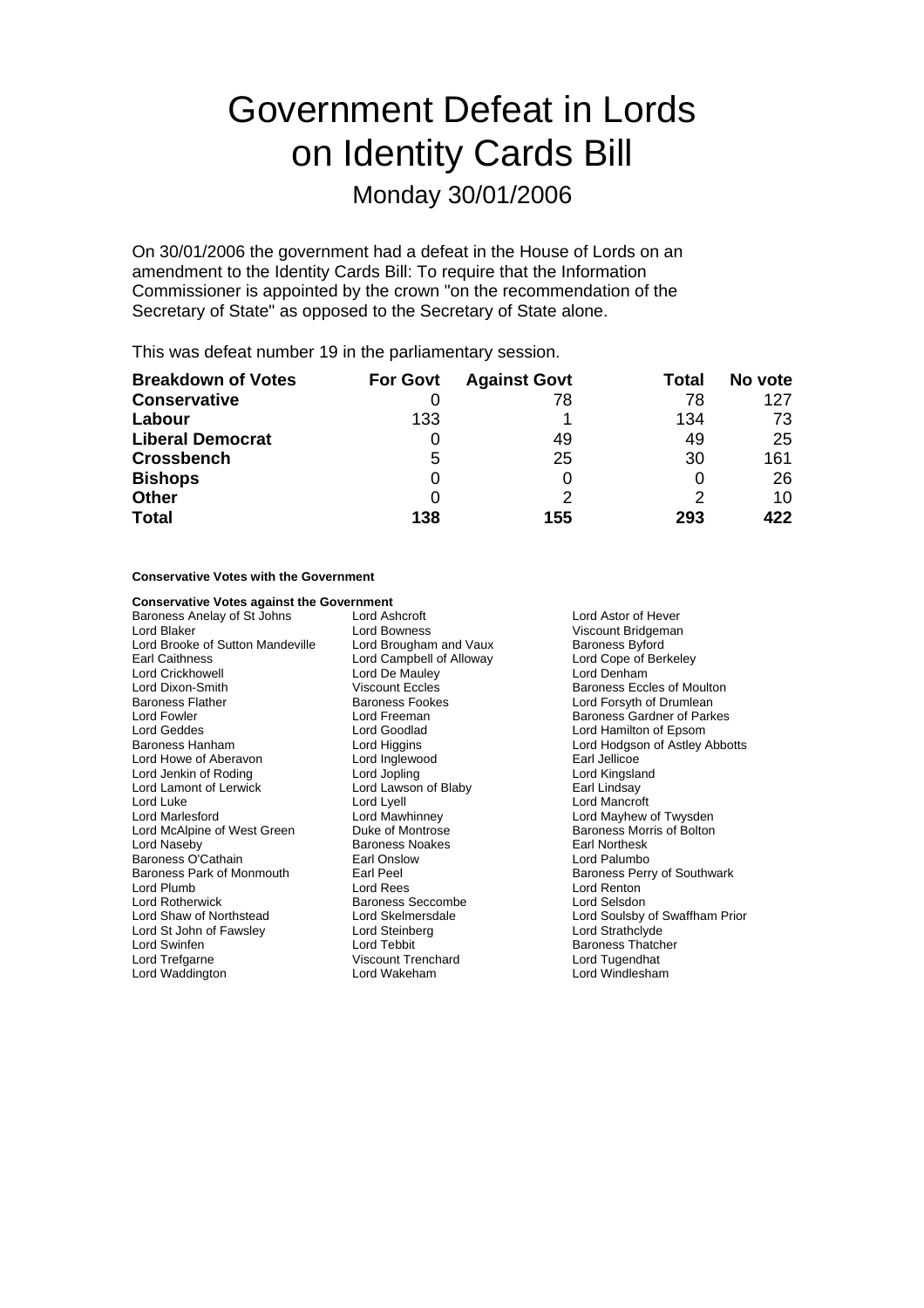**Labour Votes with the Government** Lord Adonis Lord Alli Baroness Amos Lord Anderson of Swansea Baroness Andrews Lord Archer Lord Archer Caroless Association Cord Archer Cord Bach<br>
Baroness Ashton of Upholland Lord Bach Lord Ashley of Stoke **Baroness Ashton of Upholland** Lord Bach<br>
Lord Barnett **Lord Bassam of Brighton** Lord Bernstein of Craigweil Baroness Billingham **Lord Bilston** Baroness Blood<br>
Lord Borrie Baroness Blood<br>
Lord Brennan Brooke of A Lord Brookman **Lord Campbell-Savours** Lord Carter of Coles<br>
Lord Christopher **Lord Clark Clark of Windermere** Lord Clarke of Hampstead Lord Christopher **Lord Clark of Windermere** Lord Clarke of Hampster Clark of Clarke of Hampster Clarke of Hampstead<br>
Lord Clarke of Caste Vale Baroness Corston Lord Clinton-Davis Lord Corbett of Castle Vale<br>
Baroness Crawley Baroness David Baroness Crawley **Baroness David** Lord Davies of Oldham<br>
Lord Davies of Coity **Baroness Dean of Thornton-le-Fylde** Lord Desai Lord Dixon Lord Drayson Lord Drayson<br>
Lord Evans of Temple Guiting Lord Evans of Parkside Lord Example Lord Falconer of Thoroton Lord Evans of Temple Guiting Lord Evans of Parkside Lord Falconers Farrington of Ribbleton Lord Faulkner of Worcester Lord Filkin Baroness Farrington of Ribbleton Lord Faulkner of Worcester Lord Filkin<br>
Lord Foster of Bishop Auckland Lord Fyfe of Fairfield Baroness Gale Lord Foster of Bishop Auckland Lord Fyfe of Fairfield Baroness Gale<br>Lord Gavron Baroness Golding Baroness Golding Lord Goldsmith Lord Gavron **Baroness Golding**<br>
Lord Gordon of Strathblane **Baroness Goudie** Lord Grabiner Lord Graham of Edmonton Lord Grantchester Lord Hart of Chilton Lord Haworth Lord Haworth Baroness Hayman<br>Baroness Henig Baroness Henigham Baroness Hilton of Eggardon Baroness Hollis of Heigham Baroness Henig **Baroness Hilton of Eggardon** Baroness Hollis of Heighar<br> **Baroness Howarth of Newport** Baroness Howells of St Davids Lord Hughes of Woodside Lord Howarth of Newport Baroness Howells of St Davids<br>
Lord Hunt of Kings Heath Lord Irvine of Lairg Baroness Jay of Paddington Lord Judd Lord King of West Bromwich Lord Kirkhill Lord Layard **Lord Lea of Crondall**<br>
Lord Lipsev **Lord Lord Lord Lipsev** Lord Lipsey **Baroness Lockwood** Lord Lord Lofthouse of Pontefract<br>
Lord Mackenzie of Culkein Lord Mackenzie of Framwellgate Lord Mason of Barnsley Baroness Massey of Darwen Lord Maxton Lord Maxton Communist Caroness McDonagh<br>Baroness McIntosh of Hudnall Lord McIntosh of Haringey Lord McKenzie of Luton Baroness McIntosh of Hudnall Lord McIntosh of Haringey Lord McKenzie of Luton<br>Lord Morgan Lord McIntos Baroness Morgan of Drefelin Baroness Morris of Yardley Lord Patel of Blackburn and Lord Paul Lord Paul Lord Pendry<br>
Lord Radice Cord Plant of Highfield Lord Radice Baroness Ramsay of Cartvale Lord Randall of St Budeaux Baroness Rendell ord Randall of St Budeaux Baroness Rendell ord Rosser Lord Richard (Educator Cord Rooker Lord Rosser Lord Rosser Cord Rosser Cord Rosser Lord Rosser Cord Rosser Cord Rosser Cord Rosser Cord Rosser Cord Rosser Cord Rosser Cord Rosser Cord Rample Cord Sawyer Baroness Royall of Blaisdon Lord Sainsbury of Turville **Lord Sawyer**<br>
Lord Saxumess Scotland of Asthal Lord Sewel<br>
Lord Sheldon Baroness Scotland of Asthal Lord Sewel<br>Viscount Simon Lord Soley Baroness Symons of Vernham Dean Lord Taylor of Blackburn Baroness Taylor of Blackburn Baroness Taylor Cord Tomlinson Lord Temple-Morris Baroness Thornton Lord Tomlinson Lord Triesman Lord Truscott Lord Tunnicliffe Lord Wedderburn of Charlton Baroness Whitaker<br>Baroness Wilkins **Baroness Williams** of Elvel Lord Young of Norwood Green

Lord Bassam of Brighton Baroness Dean of Thornton-le-Fylde Lord Harris of Haringey<br>
Lord Haworth **Communist Communist Communist Communist Communist Communist Communist Communist Communist Communist** Lord Irvine of Lairg<br>Lord Janner of Braunstone<br>Lord Jones Lord Jordan Lord Mackenzie of Framwellgate Lord Mason of Barnsl<br>Lord Maxton Culkein Baroness McDonagh Baroness Morgan of Drefelin Lord Plant of Highfield<br>
Lord Randall of St Budeaux<br>
Baroness Rendell of Babergh Lord Soley<br>
Lord Soley 
Lord Strabolgi<br>
Lord Taylor of Blackburn

Baroness Taylor of Bolton **Example 2** Extra Lord Warner Camer Baroness Warwick of Undercliffe<br>
Baroness Whitaker Lord Whitty

Lord Brooke of Alverthorpe Baroness Gould of Potternewton Lord Woolmer of Leeds

**Labour Votes against the Government** Baroness Kennedy of The Shaws

### **Liberal Democrat Votes with the Government**

**Liberal Democrat Votes against the Government**

Lord Addington **Lord Alliance** Lord Alliance Lord Addington Lord Avebury<br>Baroness Barker **Baroness Bonham-Carter of Yarnbury** Lord Bradshaw Baroness Barker Baroness Bonham-Carter of Yarnbury Lord Bradshav<br>Lord Chidgey Lord Clement-Jones Lord Dholakia Lord Clement-Jones